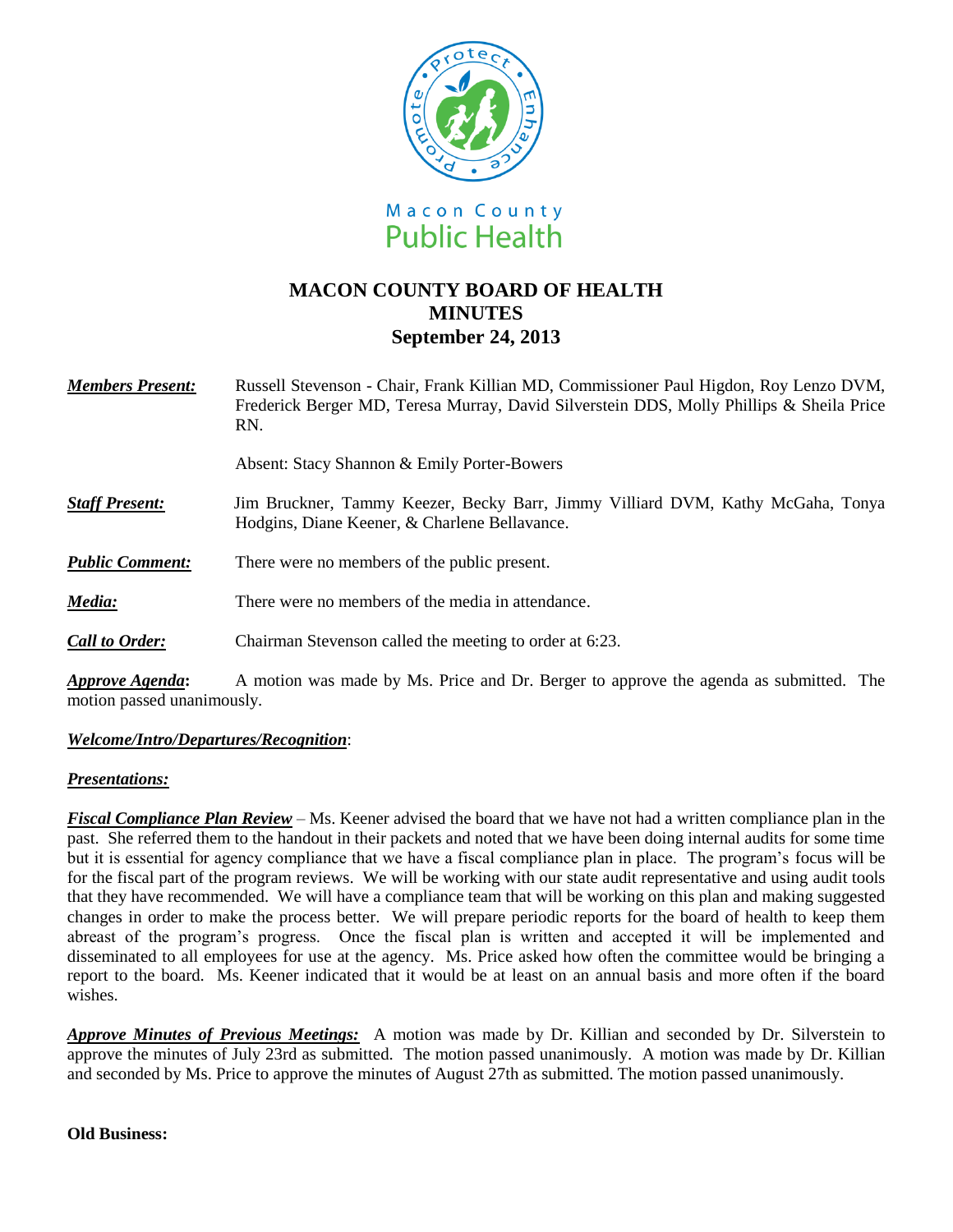*Budget Update:* **-** Ms. Hodgins referred the board members to the handout in their packets and reported on the August year to date totals for revenue and expenses. She indicated that we have begun receiving payments from Medicaid through the new Fast Tracks program. Mr. Bruckner stated that our county budget amounts have had to be adjusted due to changes in some of our agreement addenda but there were not any large amounts and we were able to cover those changes. Ms. Hodgins noted that the bad debt write off and our fee plan changes that were approved at the July meeting were taken to the Board of County Commissioners and approved at their last meeting.

*Fee Plan Change: -* Ms. Hodgins noted that we have had another vaccine price increase and there is a new pricing structure for our pap procedure because we have to start charging a separate lab fee. We will be using Labcorp instead of the state lab due to better pricing and faster turnaround time. She asked for the board to approve the two fee changes for these services. A motion was made by Ms. Phillips and seconded by Dr. Silverstein to approve the changes to the fees as requested by Ms. Hodgins. The motion passed unanimously. Mr. Bruckner noted that Capstone Health Alliance, a new company formed by Western North Carolina Health Network, has contracted with Labcorp to keep our pricing down for our labs. Mr. Stevenson suggested that if this is an option to save money on purchasing we may want to put some pricing together to give to Paul to take to the board of commissioners for the County's use.

*Rabies Fee Increase:* **-** Mr. Patterson got in touch with seven of the western counties (and 13 additional counties) to see what they are charging for their rabies vaccines. The majority of the local vets are of the opinion that the current price of \$5.00 is not cost effective and they are actually losing money at that price. Dr. Lenzo indicated that the actual cost of the vaccine is between \$2.00 and \$5.00 but if you factor in the man hours and administration time the cost to the vet is much higher. Mr. Bruckner indicated he had gotten clarification on the rules restricting a charge of "up to ten dollars" and a separate charge can be made in addition to the vaccine for the storage and the administrative costs. Mr. Bruckner asked that the board not vote on this issue but we have a community forum and allow for public comment. Once we have input from the community we will bring the results back to the board and ask them to make a decision regarding increasing the fee. Mr. Patterson stated that he generally has at least ten employees helping with the clinics. Mr. Stevenson asked how many animals are vaccinated at these clinics. Mr. Patterson said that last year they vaccinated between 1,600 and 1,800 animals between the spring and fall clinics. Ms. Phillips asked how many people came through with multiple dogs. Mr. Patterson said there were quite a few and these were the hunting breeds and the most at risk population. The primary concern of the vets is to create a buffer between the pet population and the community and the best way to do this is to use the yearly shot. We would want to poll the other vets in the community for their input as well. Mr. Stevenson asked that Mr. Patterson move forward with the public forum and communicate with the vets as well to obtain their input.

*Environmental Health Update Leachate Testing:* - Mr. Patterson reminded the board about the issue of lead in wells indicating they are still reviewing the test data. The wells tested have been mostly new wells and lead has been detected in about 30% of those tested. Lead is a naturally occurring substance, but is not natural as a dissolved element of groundwater. Mr. Patterson indicated that he, Mr. Bruckner, Mr. Faircloth and Ms. Morgan went to Asheville in July to meet with the state Environmental Health representatives. The Aquifer Protection department has been doing some independent testing and they are finding that the galvanized pipe is the cause of the lead. They have recommended at a few of the recent meetings that the drillers should be removing the pipe. Mr. Patterson said that same group from both sides will be meeting again next month. There has been some talk about doing an article in the CDC MMR magazine which would be distributed outside the state. The state drillers training will be happening at the health department this week. The well commission is on board with taking a rule change to the drillers Well Construction Standard and not to the state rules. There are some decisions about what the next steps should be that will have to be made at the upcoming meeting. Dr. Lenzo asked that if the pipe has to be removed who is responsible to pay for the removal. Mr. Patterson indicated that some of the owners paid for it and in some cases the driller has been paying for it. Commissioner Higdon indicated that as a sewer contractor he would never use galvanized pipe for well water.

## **New Business:**

*Immunization Policy Review: -* Ms. Keezer indicated that we have implemented a new immunization policy requiring that all employees have the recommended immunizations based on CDC guidelines. The agency has performed titers at no cost to the employee in the event that an employee cannot prove they have had the illness. We had a little bit of pushback in the beginning but at this time all employees are in compliance. Ms. Keezer stated that we are encouraging employees to get the flu shot but that at this time the flu vaccine is still optional.